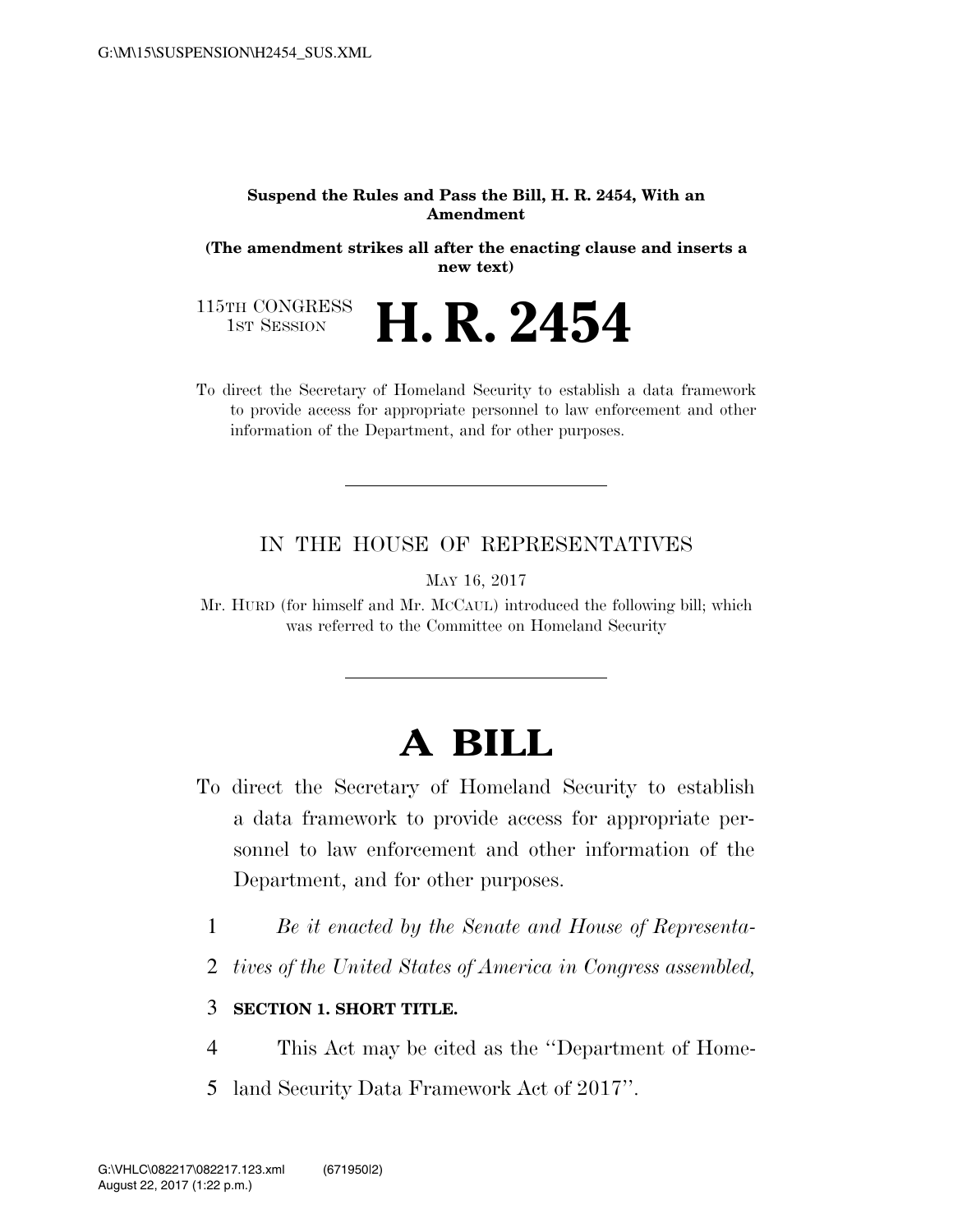$\mathfrak{D}$ 

## **SEC. 2. DEPARTMENT OF HOMELAND SECURITY DATA FRAMEWORK.**

 (a) IN GENERAL.—The Secretary of Homeland Secu- rity shall develop a data framework to integrate existing Department of Homeland Security datasets and systems, as appropriate, for access by authorized personnel in a manner consistent with relevant legal authorities and pri- vacy, civil rights, and civil liberties policies and protec- tions. In developing such framework, the Secretary shall ensure, in accordance with all applicable statutory and regulatory requirements, the following information is in-cluded:

 (1) All information acquired, held, or obtained by an office or component of the Department that falls within the scope of the information sharing en- vironment, including homeland security information, terrorism information, weapons of mass destruction information, and national intelligence.

 (2) Any information or intelligence relevant to priority mission needs and capability requirements of the homeland security enterprise, as determined ap-propriate by the Secretary.

(b) DATA FRAMEWORK ACCESS.—

 (1) IN GENERAL.—The Secretary of Homeland Security shall ensure that the data framework re-26 quired under this section is accessible to employees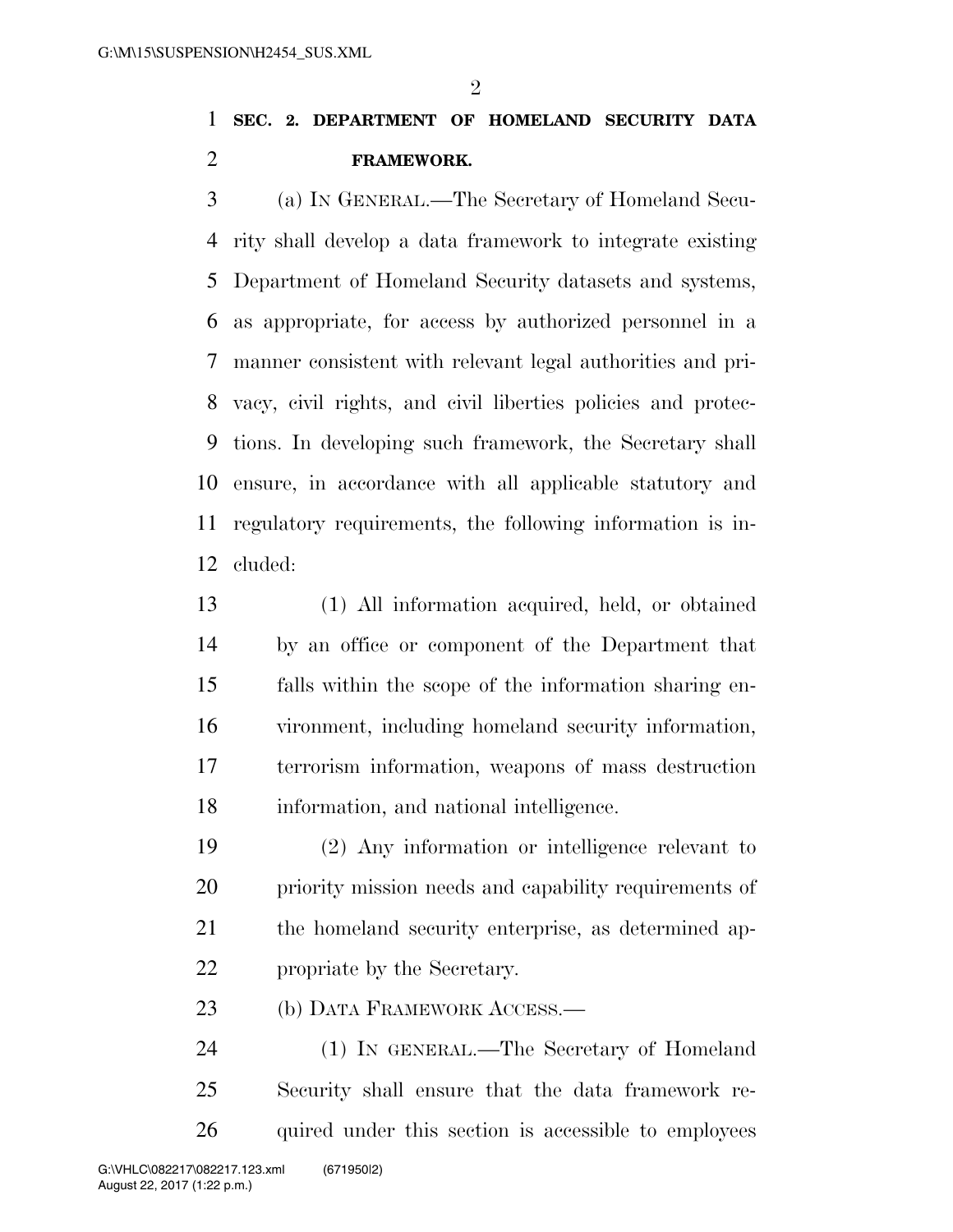| $\mathbf{1}$   | of the Department of Homeland Security who the       |
|----------------|------------------------------------------------------|
| $\overline{2}$ | Secretary determines-                                |
| 3              | (A) have an appropriate security clearance;          |
| $\overline{4}$ | (B) are assigned to perform a function               |
| 5              | that requires access to information in such          |
| 6              | framework; and                                       |
| 7              | (C) are trained in applicable standards for          |
| 8              | safeguarding and using such information.             |
| 9              | (2) GUIDANCE.—The Secretary of Homeland              |
| 10             | Security shall—                                      |
| 11             | (A) issue guidance for Department of                 |
| 12             | Homeland Security employees authorized to ac-        |
| 13             | cess and contribute to the data framework pur-       |
| 14             | suant to paragraph $(1)$ ; and                       |
| 15             | (B) ensure that such guidance enforces a             |
| 16             | duty to share between offices and components         |
| 17             | of the Department when accessing or contrib-         |
| 18             | uting to such framework for mission needs.           |
| 19             | (3) EFFICIENCY.—The Secretary of Homeland            |
| 20             | Security shall promulgate data standards and in-     |
| 21             | struct components of the Department of Homeland      |
| 22             | Security to make available information through the   |
| 23             | data framework under this section in a machine-      |
| 24             | readable format, to the greatest extent practicable. |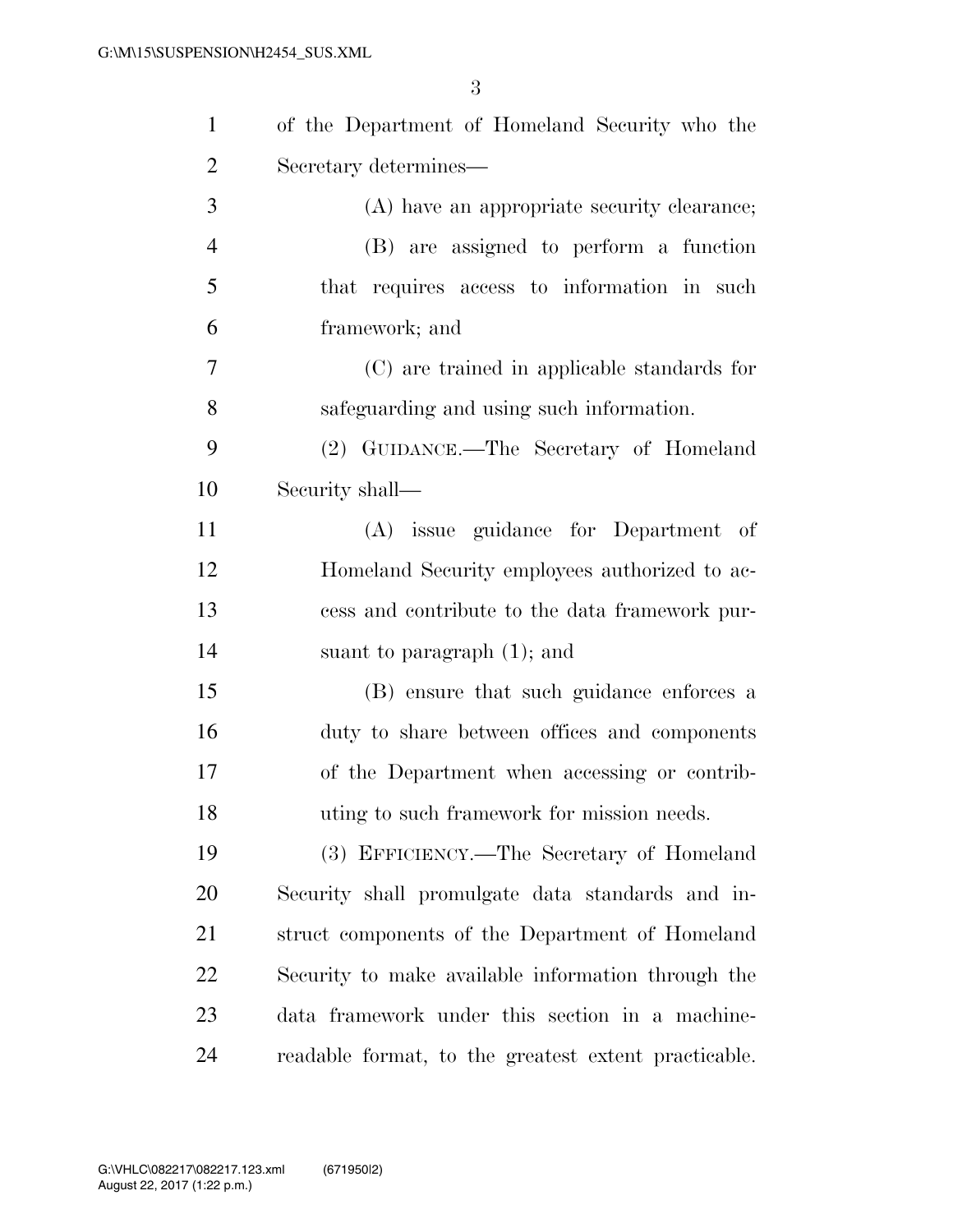| $\mathbf{1}$   | (c) EXCLUSION OF INFORMATION.—The Secretary of                |
|----------------|---------------------------------------------------------------|
| $\overline{2}$ | Homeland Security may exclude from the data framework         |
| 3              | information that the Secretary determines access to or the    |
| $\overline{4}$ | confirmation of the existence of could—                       |
| 5              | (1) jeopardize the protection of sources, meth-               |
| 6              | ods, or activities;                                           |
| 7              | $(2)$ compromise a criminal or national security              |
| 8              | investigation;                                                |
| 9              | (3) be inconsistent with the other Federal laws               |
| 10             | or regulations; or                                            |
| 11             | (4) be duplicative or not serve an operational                |
| 12             | purpose if included in such framework.                        |
| 13             | (d) SAFEGUARDS.—The Secretary of Homeland Se-                 |
| 14             | curity shall incorporate into the data framework systems      |
| 15             | capabilities for auditing and ensuring the security of infor- |
| 16             | mation included in such framework. Such capabilities shall    |
| 17             | include the following:                                        |
| 18             | (1) Mechanisms for identifying insider threats.               |
| 19             | (2) Mechanisms for identifying security risks.                |
| 20             | (3) Safeguards for privacy, civil rights, and civil           |
| 21             | liberties.                                                    |
| 22             | (e) DEADLINE FOR IMPLEMENTATION.—Not later                    |
| 23             | than two years after the date of the enactment of this Act,   |
| 24             | the Secretary of Homeland Security shall ensure the data      |
| 25             | framework required under this section has the ability to      |
|                |                                                               |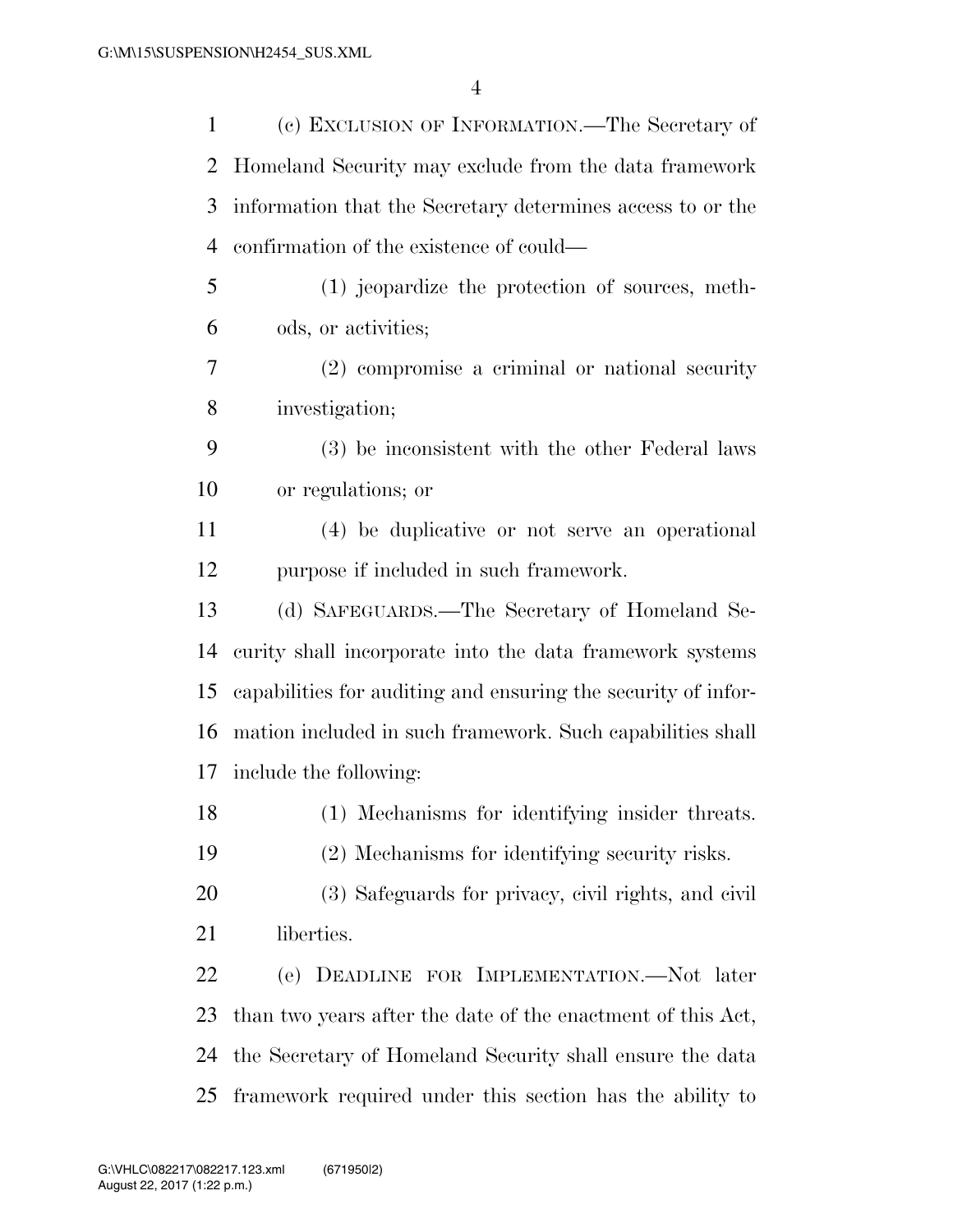include appropriate information in existence within the Department of Homeland Security to meet its critical mis-sion operations.

(f) NOTICE TO CONGRESS.—

 (1) OPERATIONAL NOTIFICATION.—Not later than 60 days after the date on which the data framework required under this section is fully oper- ational, the Secretary of Homeland Security shall provide notice to the appropriate congressional com-mittees of such.

 (2) REGULAR STATUS.—The Secretary shall submit to the appropriate congressional committees regular updates on the status of the data framework required under this section, including, when applica- ble, the use of such data framework to support clas-sified operations.

(g) DEFINITIONS.—In this section:

 (1) APPROPRIATE CONGRESSIONAL COMMIT- TEES.—The term ''appropriate congressional com- mittees'' has the meaning given the term ''appro- priate congressional committee'' in section 2(2) of the Homeland Security Act of 2002 (6 U.S.C. 23  $101(2)$ .

 (2) NATIONAL INTELLIGENCE.—The term ''na-tional intelligence'' has the meaning given such term